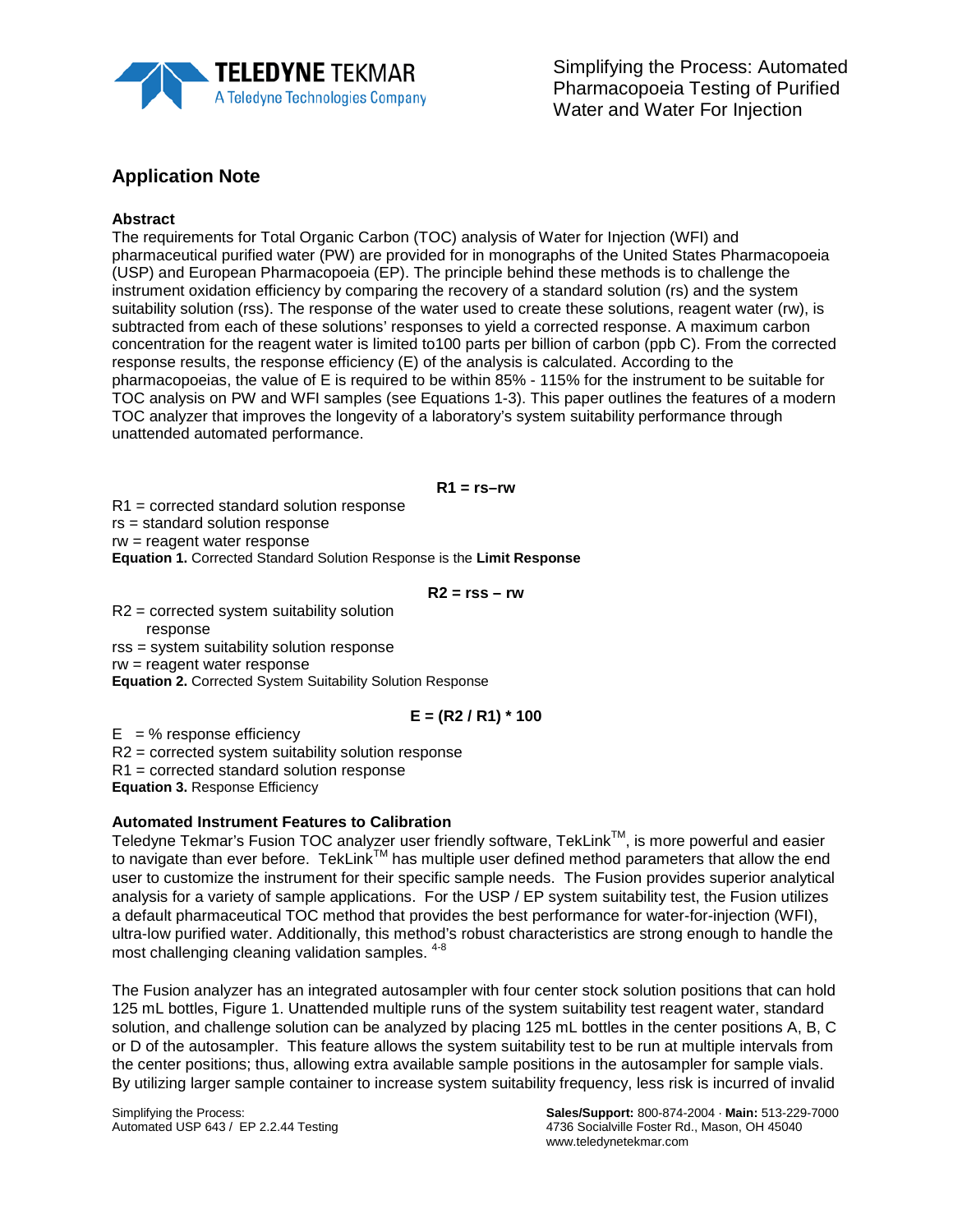sample results. Further laboratory efficiency and reduction of risk can be achieved by using USP and NIST certified pre-made TOC standards, reagents and purified water. <sup>9-11</sup>

The software of older TOC analyzers required additional software, such as spreadsheets to complete system suitability calculations. Hence, the process required multiple sets and data transfer to perform compendial analysis. Unlike older software, TekLink™ Software has automated pass / fail alerts for the system suitability performance. If a result is out of specification set by the end-user, then the software can automatically recalibrate, halt or continue the scheduled analysis. A typical system suitability analysis autosampler schedule and report for the Fusion TOC Analyzer is<br>shown in Table 1.



Figure 1: The Fusion uses four Boston round bottles (125mL) in the autosampler center position for calibration, calibration verification and system suitability analysis.

| <b>Position</b>                                                       | <b>System Suitability</b><br><b>Sample Type</b> | Sample ID                                         | <b>Result</b>          | Std. Dev.    | <b>RSD</b> |
|-----------------------------------------------------------------------|-------------------------------------------------|---------------------------------------------------|------------------------|--------------|------------|
| A                                                                     | <b>Reagent Water</b>                            | [Reagent Water]                                   | $0.0195$ ppm<br>(PASS) | $0.0009$ ppm | 4.44%      |
| B                                                                     | <b>Standard Solution</b>                        | [Standard Solution]<br>[Sucrose (500 ppb)]        | $0.4833$ ppm           | $0.0035$ ppm | 0.73%      |
| C                                                                     | <b>Suitability Solution</b>                     | [Suitability Solution]<br>Benzoguinone (500 ppb)] | $0.4850$ ppm           | $0.0018$ ppm | 0.37%      |
| Limit Response (Ru): 463.8 ppb<br><b>Response Efficiency: 100.37%</b> |                                                 |                                                   |                        |              |            |
| (Acceptance Criteria 85% to 115%)                                     |                                                 |                                                   |                        |              |            |

Table 1: Reports from system suitability analyses using Fusion TekLink™ Software are easily exported to HTML, XML or CSV formats for use in documentation and reporting.

For ease of calibration and calibration verification, the Fusion can utilize a fourth 125mL center stock solution position. From one stock solution, 13 calibration points can be attained through auto-dilution using TekLink™ Software. By utilizing the center positions for calibrations and verifications, additional sample position are available for WFI, purified water and cleaning validation analysis.

#### **Improving System Suitability Testing and TOC Analysis**

Every pharmaceutical laboratory's goal is to operate their TOC analysis with the lowest amount of invalid results. By utilizing the latest technology in automation and reporting, the Fusion TOC analyzer provides unique features that save time and increase laboratory throughput making the task of system suitability performance analysis easier for compliance monitoring. Additionally, successful system suitability result details along with all meta-data (calibration curve, method, electronic signatures and audit trail details) are documented within the sample analysis report.